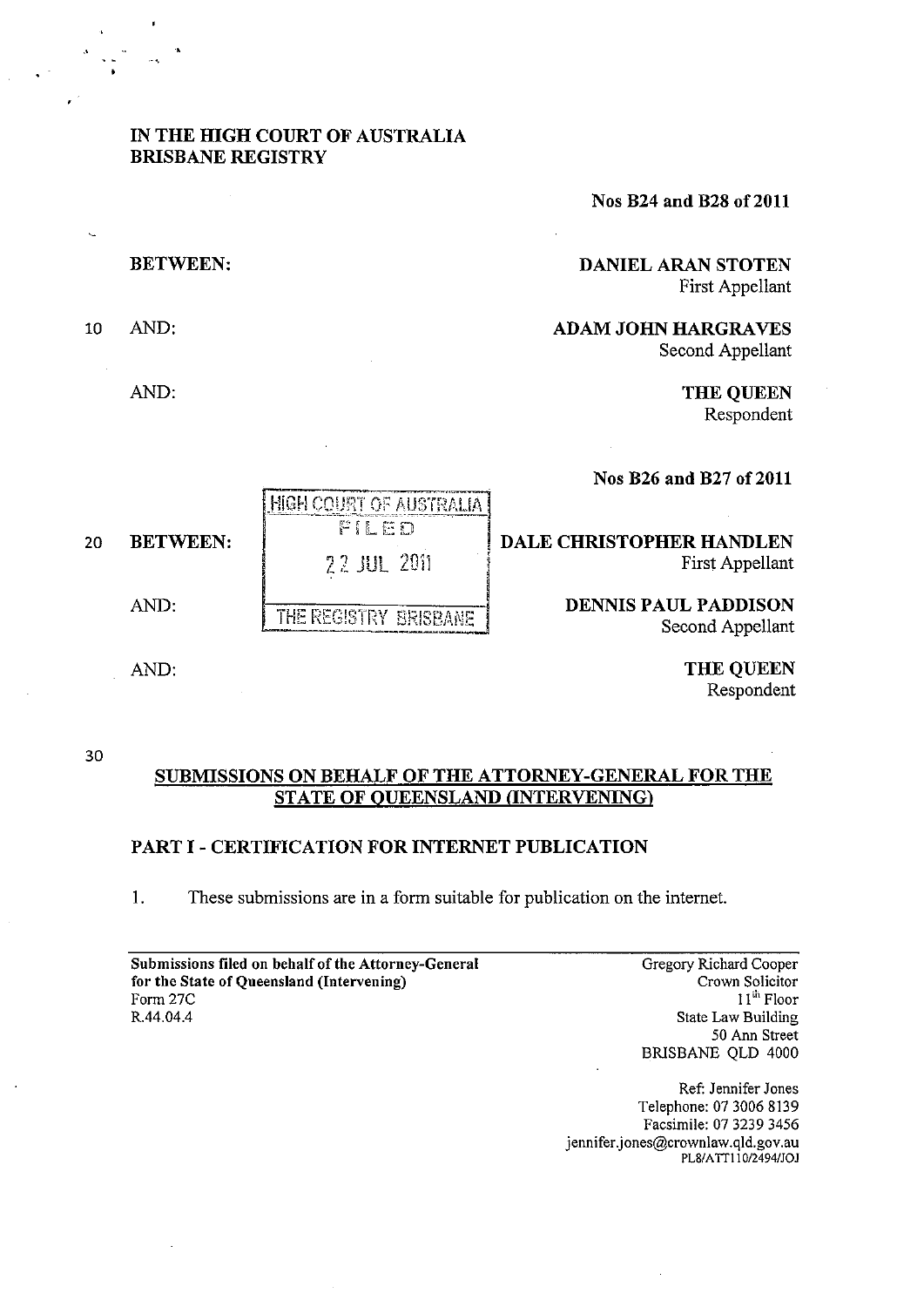## **PART II - BASIS OF INTERVENTION**

2. The Attorney-General for the State of Queensland intervenes in these appeals in support of the Respondents pursuant to s.78A of the *Judiciary Act 1903* (Cth).

# **PART III - LEAVE TO INTERVENE**

3. Leave to intervene is not required.

# **PART IV - LEGISLATION**

- 4. The Attorney-General for the State of Queensland adopts the statements of the applicable legislative provisions by the Appellants. Additionally, annexed to these submissions are copies of:
	- (a) s.68 of the *Judiciary Act 1903* (Cth) as it existed at the relevant time (the appellants' trials), which is still in force in that form at the date of making these submissions.
		- (b) historical provisions referred to in these submissions, including ones which have not already been extracted by the parties.<sup>1</sup>

## **PART V - STATEMENT OF ARGUMENT**

- 5. **On** its established construction, s.668E(lA) of the Queensland Criminal Code:
	- (a) does not apply where a defect in a trial has had the effect that there has not been a fair trial by jury;
- 20
- (b) does not justify or require an appeal court to substitute itself for a jury.<sup>2</sup>
- 6. Consequently, there can never be a conflict between s.668E(lA) of the Queensland Criminal Code and s.80 of the *Constitution.*

2

<sup>&</sup>lt;sup>1</sup> Sections 48-51 of the *Criminal Practice Act 1865* (Qld); s.9(1) of the *Criminal Code Amendment Act* 1913 (Qld); s.696 ofthe 1897 Draft Criminal Code; ss.668-672 of the Queensland Criminal Code as enacted; ss.72, 73 and 75 of the *Judiciary Act 1903* (Cth) as enacted.

<sup>2</sup> Cf. the analysis of Deane J in *Dietrich* v *The Queen* (1992) 177 CLR 292 at 337-338 with the analysis of the court in *Weiss v The Queen* (2005) 244 CLR 300 at 312 [29] and 317-318 [45]-[46].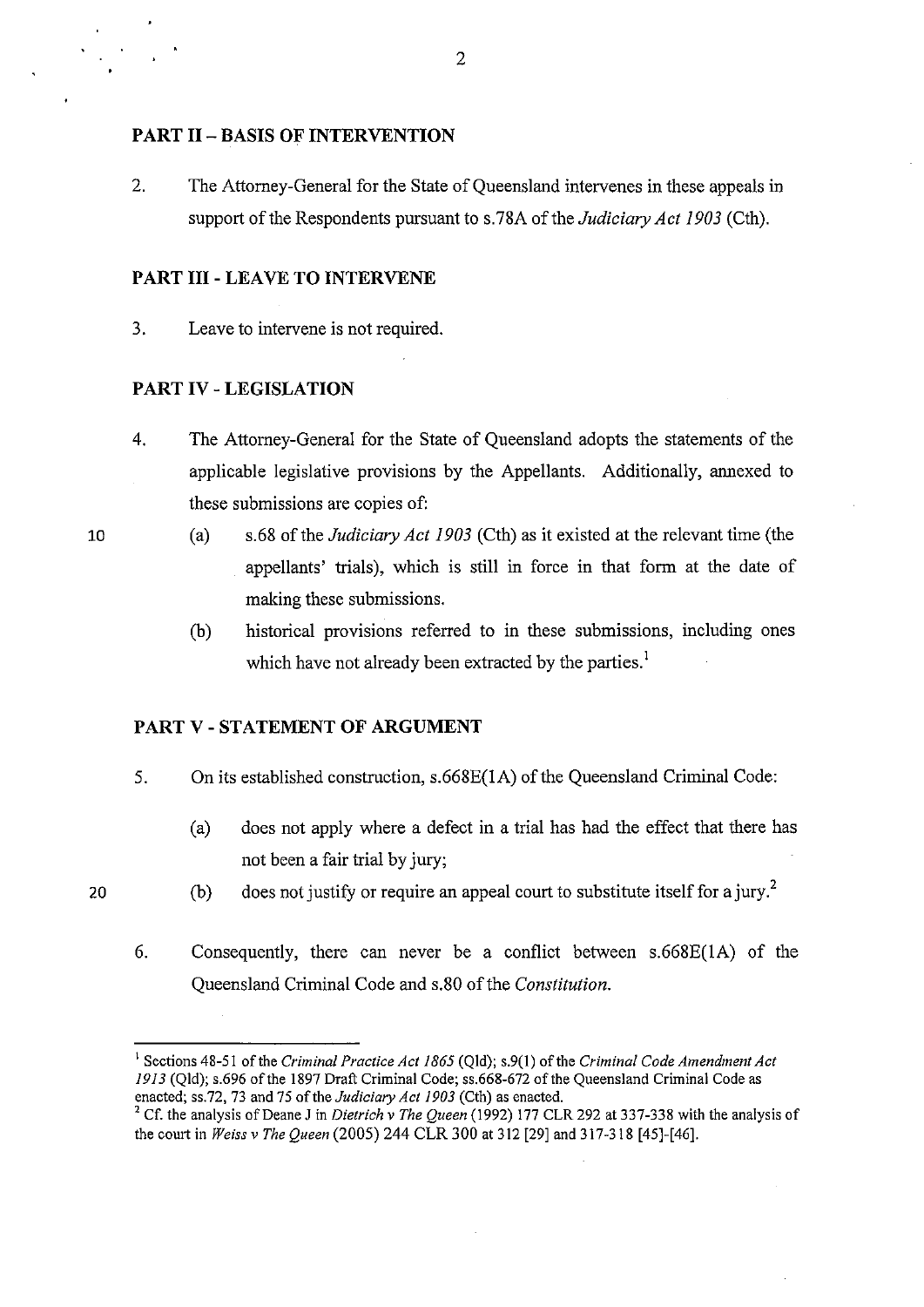- 7. As this Court demonstrated in *Conway v The Queen<sup>3</sup>*and *Weiss v the Queen,4*  even before the enactment of the first provision conferring a right to appeal against a conviction.<sup>5</sup> the available procedure to review a conviction on the ground of error, whether at common law or by statute, was already subject to the qualification that a conviction might be affirmed despite the occurrence of error in the conduct of a trial. This was so in the case of common law remedies available before the creation of statutory rights of appeal.<sup>6</sup>
- 8. It was so in the case of the procedure by means of reservation of points of law.<sup>7</sup> The statutory jurisdiction to review a conviction on the ground of error originated in the *Crown Cases Act* 1848 (UK). This operated by the reservation of a point of law by the trial judge for the consideration of the Court for Crown Cases Reserved. In Queensland a jurisdiction in similar terms was enacted in ss.48, 49, 50 and 51 of the *Criminal Practice Act 1865<sup>8</sup>* (Old) and then reenacted as part of the Queensland Criminal Code in 1899 ss.668, 669 and 672. The 1865 Queensland statute had not contained any form of proviso but Sir Samuel Griffith inserted one into his draft (s.696) which read as follows:

A conviction cannot be set aside upon the ground of improper admission of evidence, if it appears to the Court that the evidence was merely of a formal character and not material, or was of such a nature that it could not have affected the jury, nor upon the ground of improper admission of evidence adduced for the defence.

[emphasis added]

### 9. Sir Samuel Griffith said, in a footnote to this draft provision:

This is perhaps new. It will be observed that it is limited to cases where the evidence wrongly admitted *could not* have affected the

'29 Vic No. 13.

10

<sup>3 (2002) 209</sup> CLR 203.

*<sup>4</sup> supra.* 

*<sup>5</sup> Criminal Appeal Act 1907* (UK).

<sup>6</sup> See the history of the common law remedies in *Conway* v *The Queen* (2002) 209 CLR 203 at 208-217 [7]-[31] per Gaudron A-CJ, McHugh, Hayne and Callinan JJ. especially at 213 [16] and [17], 216 [27], 217[29].

<sup>7</sup>*R* v *Grills* (1910) 11 CLR 400 at 410, cited in *Conway (supra)* at 215-216 [25].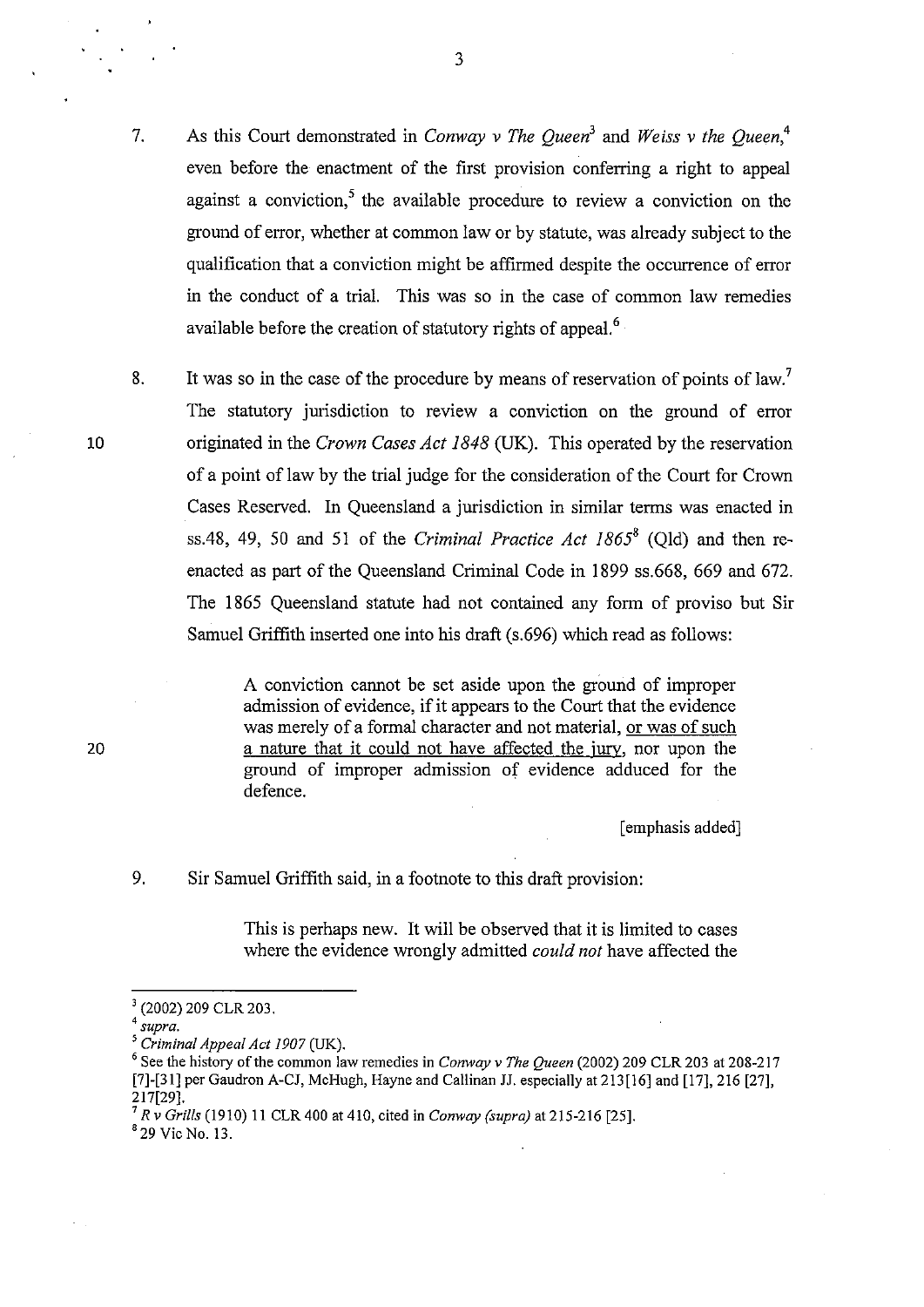jury. The second branch is obviously right, whether it is the present law or not.

[italics in the original]

10. When enacted, however, s.671 of the Queensland Criminal Code was in these terms:

> A conviction cannot be set aside upon the ground of improper admission of evidence, if it appears to the Court that the evidence was merely of a formal character and not material, nor upon the ground of improper admission of evidence adduced for the defence.

- 11. Those provisions continue to exist to the present day in ss.668B and 668C of the modern Code even after the enactment of a right of appeal by the *Criminal Code Amendment Act* 1913 (Qld).
- 12. In 1903 materially identical provisions were enacted as ss.72, 73 and 75 of the *Judiciary Act 1903* (Cth).
- 13. The idea of a statutory proviso was not the invention of Sir Samuel Griffith. A much stronger proviso already existed in New South Wales where the *Criminal Law (Amendment) Act 1883*,<sup>9</sup> in making similar provision for the reservation of points of law had, by s.423, stated:
- 20 Provided that no conviction or judgment thereon shall be reversed arrested or avoided on any case so stated unless for some substantial wrong or other miscarriage of justice.
	- 14. The *Criminal Appeal Act 1907* (UK) established the Court of Criminal Appeal and, for the first time, a right of appeal against conviction.<sup>10</sup> That Act incorporated a form of proviso.
	- 15. Even in the case of statutes which confer a right of appeal against conviction which is not the subject of such a proviso, it has been held that an implicit part

 $946$  Vic. No. 17.

<sup>10</sup> The history of similar provisions in Australia is discussed at length in *Weiss* v *The Queen (supra)* at 306-311 [12]- [25].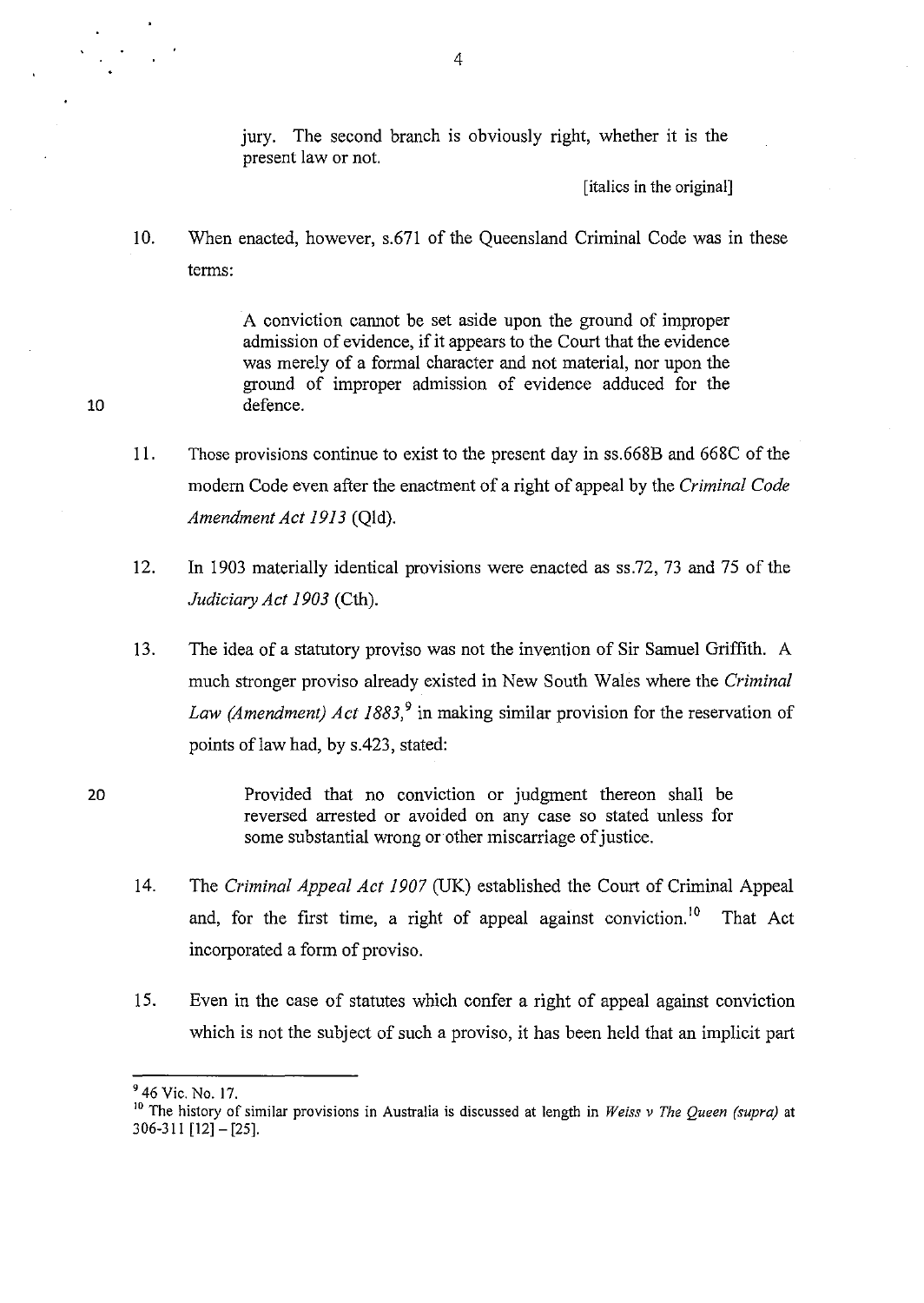of the discretion conferred by such provisions involves a consideration whether the established error did not result in any substantial miscarriage of justice.<sup>11</sup>

16. As to the question of appellate intervention following a jury trial, in *Weiss* v *The Oueen, this Court said*:<sup>12</sup>

> As Wigmore pointed out the conduct of jury trials has always been subject to the direction, control and correction of both the trial judge and the appellate courts. Once it is acknowledged that an appellate court may set aside a jury's verdict 'on the ground that it is unreasonable or cannot be supported having regard to the evidence', it follows inevitably that the so-called 'right' to the verdict of a jury rather than an appellate court is qualified by the possibility of appellate intervention. The question becomes, when is that intervention justified?

- 17. This Court's analysis of the historical development of a right of appeal against conviction and its examination of the terms of such a right in *Weiss* v *The Queen*,<sup>13</sup> which was continued in *AK v Western Australia*,<sup>14</sup> demonstrated that such provisions create a dilemma. An appeal court is required to decide whether or not a "substantial miscarriage of justice" has occurred where, ex hypothesi, there has been an error in the conduct of a trial.<sup>15</sup> How can it determine whether or not there has been such a miscarriage without usurping the function of the jury itself? This is the dilemma which the Judicial Committee of the Privy Council identified in *Makin* v *Attorney General for New South Wales. <sup>16</sup>*
- 18. The dicta of this Court in *Weiss* v *The Queen* and in *AK* v *Western Australia*  have settled that question.

5

<sup>&</sup>lt;sup>11</sup> *Stokes v The Queen* (1960) 105 CLR 279 at 284 - 285 per Dixon CJ, Fullagar and Kitto JJ; *Conway (supra)* at 220 [38], [39].

<sup>12</sup>*(supra)* at 312 [30].

**<sup>13</sup>***supra.* 

<sup>14 (2008) 232</sup> CLR 328.

<sup>&</sup>lt;sup>15</sup> The tension inherent in this dilemma has been the immutable feature of the various iterations of the proviso and like provisions, whilst the means by which this tension has been resolved in judicial interpretation has evolved over time: *Brownlee* v *The Queen* (2001) 207 CLR 278 at 284 [6] and 287 [17] per Gleeson CJ and McHugh J and 291 [33] per Gaudron, Gummow and Hayne JJ.

<sup>16</sup> [1894] AC 57 at 69-70.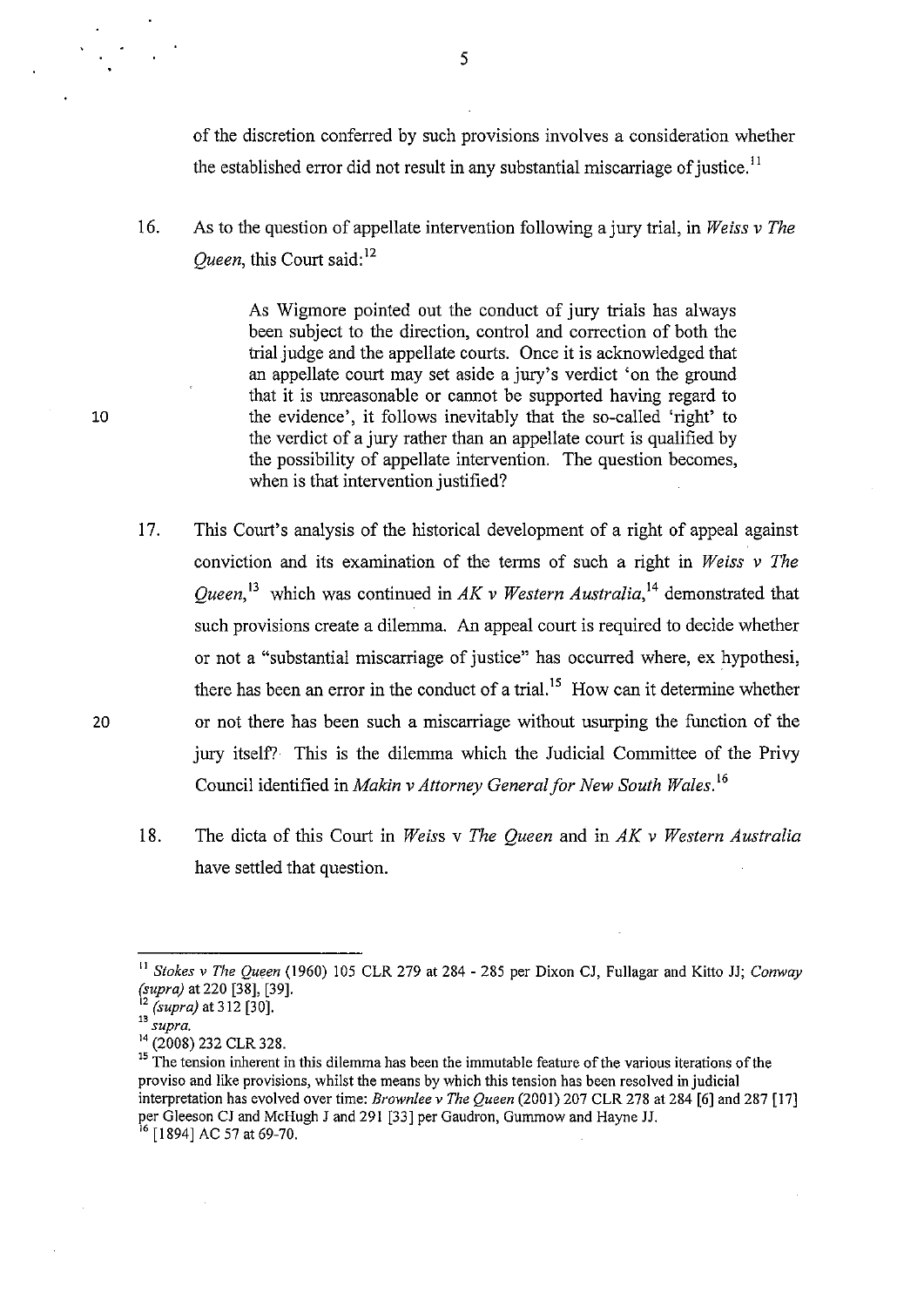- 19. As this Court pointed out in *Weiss* v *The Queen,17* it is neither right nor useful to attempt to lay down absolute rules or singular tests beyond the three fundamental propositions referred to in that decision: that the appellate court must itself decide whether a substantial miscarriage of justice has actually occurred, that the task is an objective task not materially different from other appellate tasks and that the standard of proof is the criminal standard.
- 20. In *AK* v *State of Western Australia,* Gummow and Hayne JJ held that deciding whether there has been no substantial miscarriage of justice necessarily invites attention to whether the jury's verdict might have been different if the identified error had not occurred.<sup>18</sup> Therefore, before applying the proviso, an Appeal Court must be satisfied that the jury's verdict would have been the same even if the trial judge had not made a wrong decision on a question of law or there had not been some other miscarriage of justice.
- 21. Even in the context of the United States Constitution, it has been accepted that it is appropriate for an appellate court to consider whether a demonstrated error at trial was of a kind which did not involve a miscarriage of justice.<sup>19</sup>
- 22. In *Neder* v *United States,20* Rehnquist CJ, who delivered the opinion of the Court, quoted observations that: $2^1$  "Reversal for error, regardless of its effect on the judgment... bestirs the public to ridicule it..." and "The harmless error doctrine... promotes public respect for the criminal process by focussing on the underlying fairness of the trial." These observations find parallel in Barwick CJ's injunction against "outworn technicality" in *Driscoll v The Queen*<sup>22</sup> Thus, in *Neder v United States*, Rehnquist CJ observed:<sup>23</sup>

10

20

<sup>17</sup>*(supra)* at 316 [42] and reaffirmed per Gummow and Hayne JJ in *AK* v *Western Australia* (2008) 232 CLR 438 at 455 [52].

*<sup>(</sup>supra)* at 457 [59] and see also the authorities cited at footnote 2.

<sup>19</sup>As to the relevance of the United States jurisprudence, see *Cheat!e* v *The Queen* (1993) 177 CLR 541 at 556 and *Cheng* v *The Queen* (2000) 203 CLR 248 at 329 [241] and 332 [249]. Cf. *Browne* v *The Queen*  (1986) 160 CLR 171 at 180 per Gibbs CJ, 195 per Brennan J, 204 per Deane J and 214 per Dawson J.  $^{20}$  (1999) 527 US 1.

<sup>21</sup>*Ibid* at 18. See also R Fairfax, 'Harmless Constitutional Error and the Institutional Significance of the Jury' (2008) 76 *Fordham Law Review* 2027 at 2033.

<sup>22 (1977) 137</sup> CLR 517 at 527.

<sup>23</sup> *(supra)* at 19.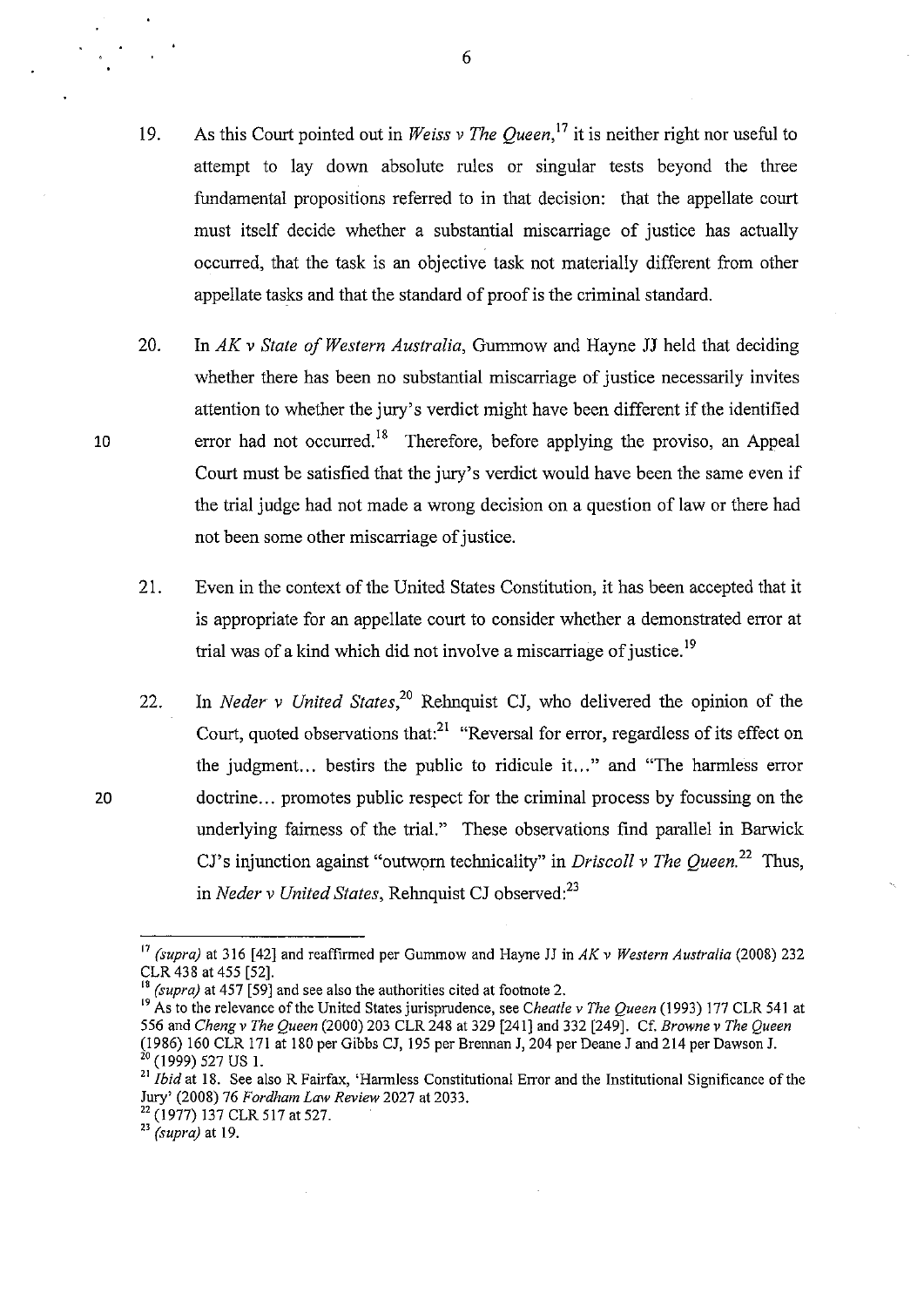... answering the question whether the jury verdict would have been the same absent the error does not fundamentally undermine the purposes of the jury trial guarantee...

.. .If, at the end of that examination, the court cannot conclude beyond a reasonable doubt that the jury verdict would have been the same absent the error .. .it should not find the error harmless...

... A reviewing court making this harmless-error inquiry does not, as Justice Traynor put it, 'become in effect a second jury to determine whether the defendant is guilty.' ... Rather a court, in typical appellate court fashion, asks whether the record contains evidence that could rationally lead to a contrary finding with respect to the omitted element.

23. This approach bears striking similarity to this Court's approach for deciding whether a miscarriage of justice is "substantial" in *Weiss v The Oueen*.<sup>24</sup> In *Neder v United States,* Scalia J favoured a stricter approach with respect to misdirections to juries on the elements of offences, but he did not advocate that all such misdirections must result in a successful appeal. His Honour held:<sup>25</sup>

> The failure of the court to instruct the jury properly-whether by omitting an element of the offense or by so misdescribing it that it is effectively removed from the jury's consideration-can be harmless, if the elements of guilt that the jury did find necessarily embraced the one omitted or misdescribed.

24. There is no single universally applicable description of what constitutes a substantial miscarriage of justice.<sup>26</sup> In applying the proviso, it is necessary to have regard to the particular miscarriage of justice that has been identified.<sup>27</sup> In this regard, the range of events, acts or omissions which can constitute a

20

<sup>24</sup>*(supra)* a1316-317 [41]-[44].

<sup>25</sup>*(supra)* al 35. Cf. Ihe analysis of Holmes JA in *R* v *Handlen* & *Paddison* [2010] QCA 371 al [78]-[82]. Cf. also *Spies* v *The Queen* (2000) 201 CLR 603 and *R* v *Courtie* [1984]1 AC 463 al 467.E-F per Lord Diplock.

<sup>&</sup>lt;sup>26</sup> *Weiss v The Queen (supra)* at 317 [44].

<sup>27</sup> *Cesan* v *The Queen* (2008) 236 CLR 358 al 394 [126] per Hayne, Crennan and Kiefel JJ.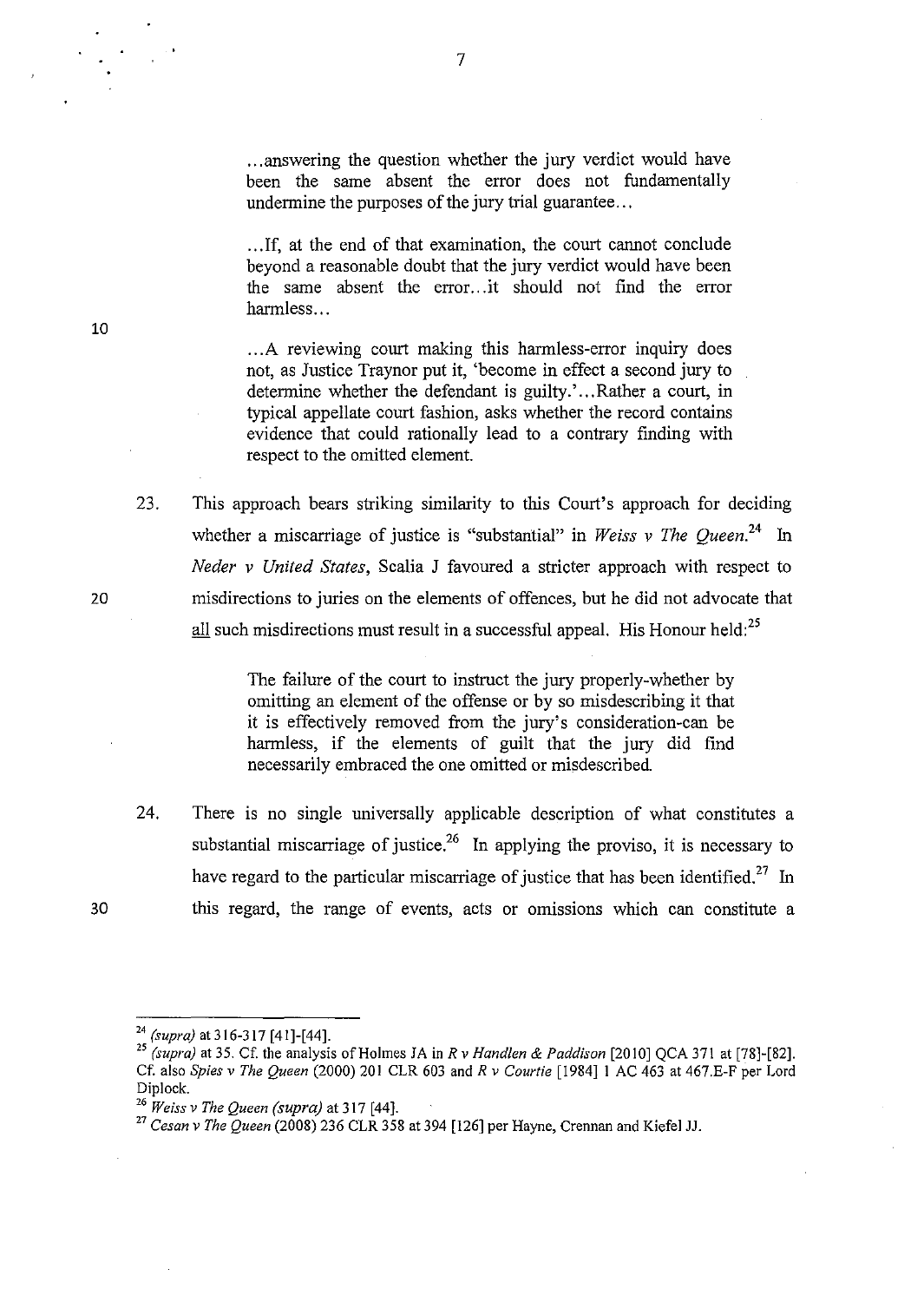miscarriage of justice will depend upon the necessary conditions of "justice" in the criminal justice system. $28$ 

- 25. Some errors may constitute such a fundamental departure from the requirements of a fair trial that no consideration is required concerning the possible outcome of a trial absent the error.<sup>29</sup> It is enough that the error be demonstrated because the error takes away the character of a trial from the proceeding.
- 26. Two features of the criminal justice system for Commonwealth offences are relevant here. First, the constitutional guarantee that the trial for such offences on indictment be by jury is a fundamental law of the Commonwealth.<sup>30</sup> Secondly, the conferral of jurisdiction on State courts by s.68(2) of the *Judiciary Act 1903* (Cth) is expressed in terms to be subject to that guarantee.
- 27. It follows that a defect in a trial on indictment for a Commonwealth offence that denies the trial the character of a trial by jury within the meaning of s.80 of the *Constitution* would be a miscarriage of justice that is "substantial" for the purposes of the proviso. In this regard, the Attorney-General for the State of Queensland respectfully adopts the formulation of Basten JA in *Cesan v Director of Public Prosecutions (Cth)*<sup>31</sup>

In a case in federal jurisdiction, once it is accepted that there has been a contravention of a requirement given constitutional force by s.80, it is appropriate to conclude that the requirement is properly characterised as one which either, in its own terms, gives rise to a substantial miscarriage of justice or is one to which the proviso has no application. That is because to apply the proviso would be to give legal force and effect to a trial which does not qualify as a trial by jury, in accordance with the requirements of s 80 of the Constitution.

20

<sup>28</sup>*Ibid* at 379 [66] per French CJ.

*<sup>29</sup> Quartermaine* v *The Queen* (1980) 143 CLR 595 a 600-601 per Gibbs J; *Wilde* v *The Queen (1987-* 1988) 164 CLR 365 at 372-373 per Brennan, Dawson and Toohey JJ; *AK* v *Western Australia (supra)* at 447[23] per Gleeson CJ and Kiefel J.

<sup>30</sup>*Cheat!e* v *The Queen* (1993) 177 CLR 541 at 549; *Katsuno* v *The Queen* (1999) 199 CLR 40 at 69 [67] per Kirby J.<br> $\frac{1}{31}$  (2000)

<sup>31 (2007) 174</sup> A Crim R 385 at [121] and His Honour's analysis at paragraphs [96]-[97] and [116]-[119]. This analysis accords with the result in *Cheatle* v *The Queen (supra):* see in particular page 562.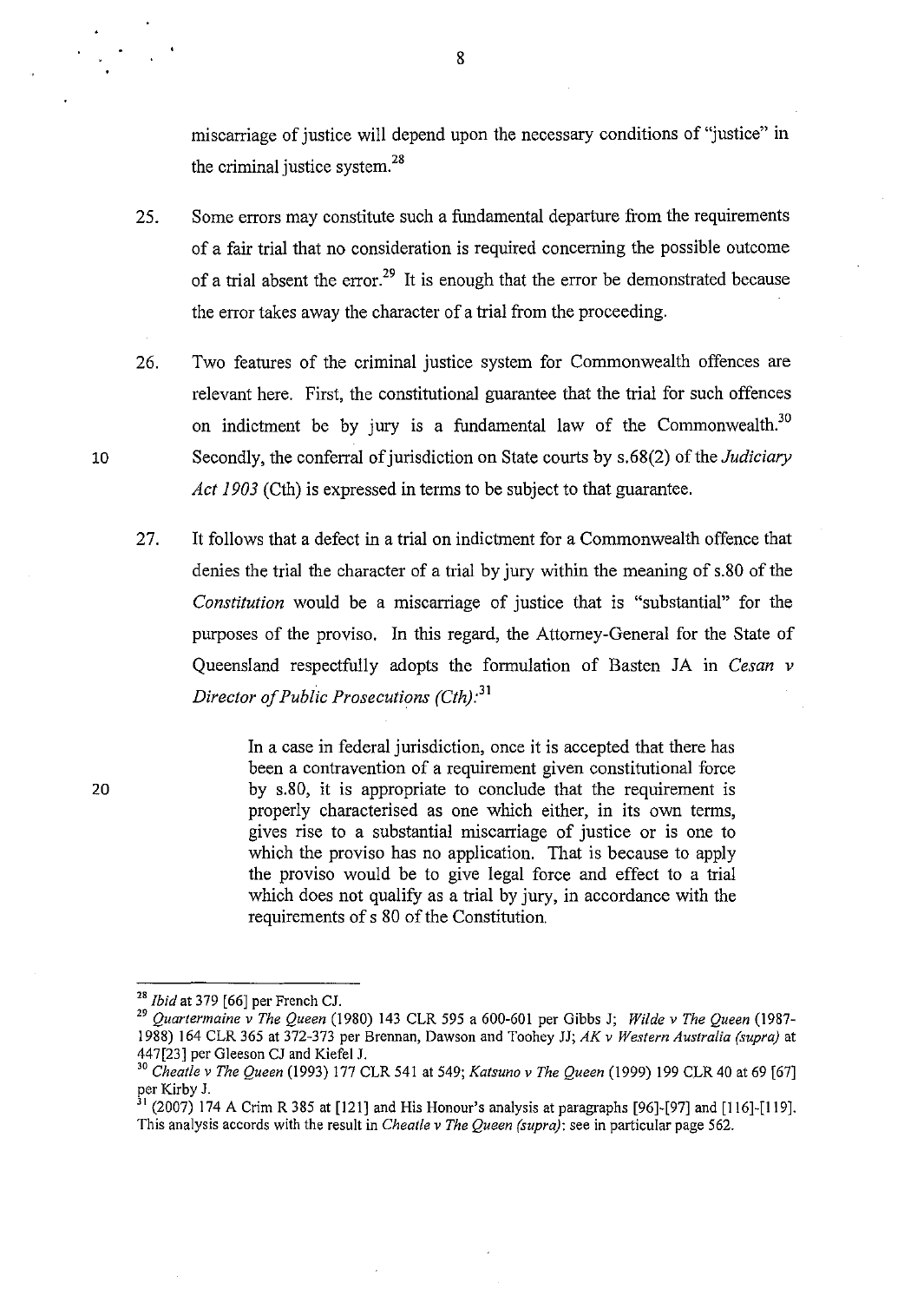28. It is respectfully submitted that s.668E(1A) of the Oueensland Criminal Code is not inconsistent with s.80 of the *Constitution.* 

#### Hargraves and Stoten

10

20

29. The submissions made on behalf of Mr Hargraves and Mr Stoten would compel the conclusion that any direction by a trial judge which is in conflict with the dicta in *Robinson* v *The Queen<sup>32</sup>*would necessarily exclude the operation of the proviso and result in an overturning of a conviction. But the effect of any misdirection must be considered in the context of the trial in which it has occurred and so no such universal rule could be sustained. In this case, for example, the force of the misdirection must be considered against what was described as a case in which "it is impossible to conclude rationally that after 14 February 2004 at the latest, the appellants did not believe that the scheme was unlawful and that it was being used by them dishonestly.<sup>33</sup> An appeal against conviction in a case where there has been a *Robinson* misdirection involves issues of credibility. This Court has rejected the proposition that the proviso can never be applied when the misdirection goes to credibility.<sup>34</sup> Such an appeal was dismissed by applying the proviso in *R v Goldman. 35* 

#### Handlen and Paddison

30. No constitutional issue arises in these appeals because, if the appellants are correct in their submission that any errors in the conduct of the trial were so fundamental that there has been no proper trial, on its ordinary construction, the proviso could not apply for there will have been a substantial miscarriage of

<sup>&</sup>lt;sup>32</sup> (1991) 180 CLR 531.

J3 *R* v *Hargraves and Staten* [2010] QCA 328 at [158].

<sup>34</sup>*Glennon* v *The Queen* (1993-4) 179 CLR I at 10-11 per Mason CJ, Brennan and Toohey JJ.

<sup>&</sup>lt;sup>35</sup> (2007) VSCA 25. See also, *BSD v Western Australia* [2009] WASCA 152; *Stafford v R* (1993) 67 ALJR 510; R v *Heness* [2009] SASC 243 at [117]-[119], [123] and [130]; *Colic* v *The Queen* [2003] WASCA 14 at [57]; *Sanchez* v *The Queen* (2009) 196 A Crim R 472 at [83]-[84]; *R* v *Hayne* (unreported, NSW (CA), Handley JA, James and Levine JJ, CCA60496/97, 18 September 1998); R v *Karki* [2002] NSWCCA 67.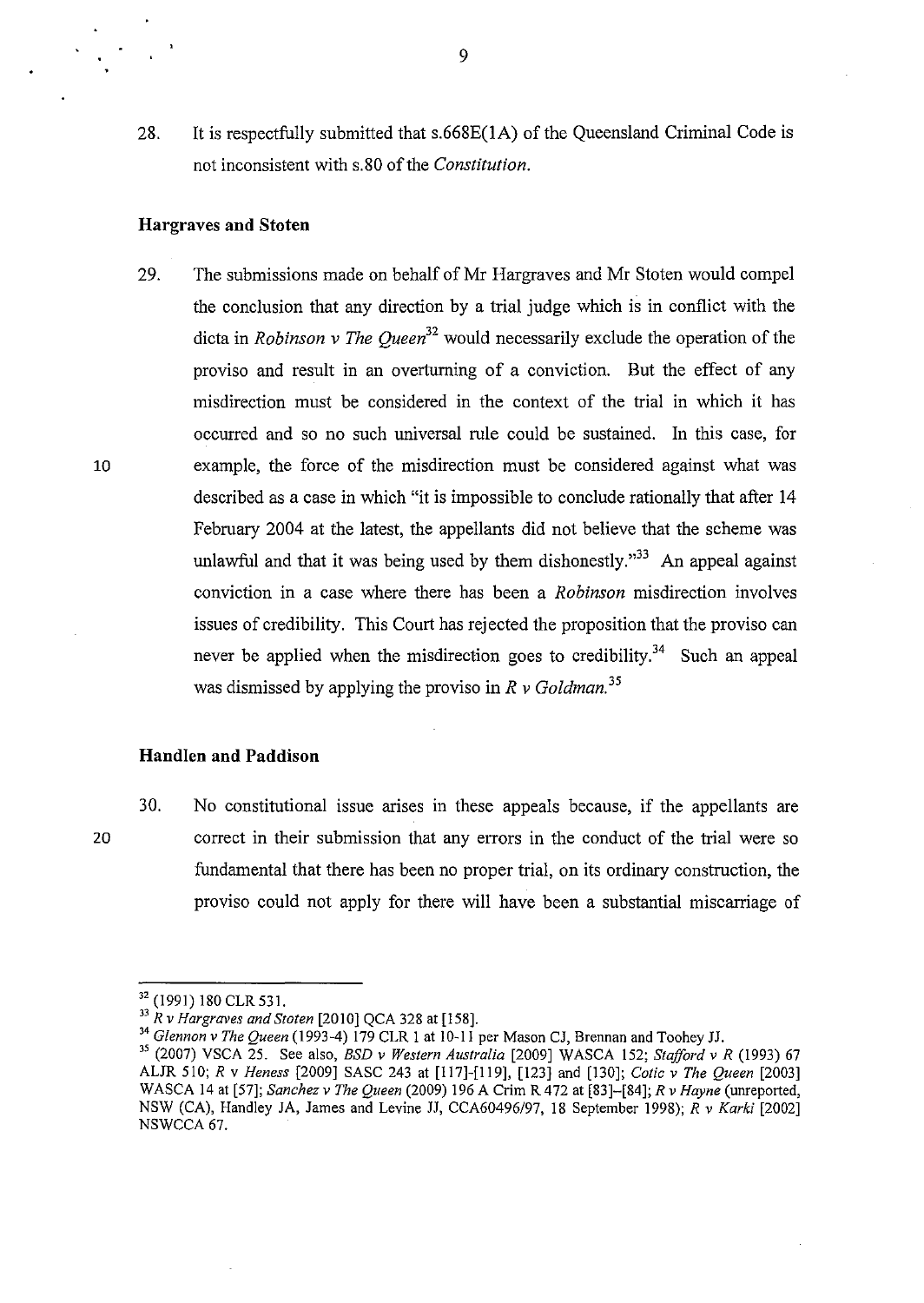justice. No reference to s.80 of the *Constitution* is required to establish that outcome.

Dated 21 July 2011

AD Scott per

Solicitor-General for Queensland 10 Telephone (07) 3221 7823 Facsimile (07) 3175 4666 Email cossack@qldbar.asn.au

/ .. /, ~ ..... ~ ....

Angus Scott ephone (07) 3175 4610 acsimile (07) 3175 4666  $\sqrt{\text{Email}}$ : ascott@qldbar.asn.au

 $A. D. S. = H_{\text{max}}$  per

**Andrew Anderson**  Telephone (07) 46153438 Facsimile (07) 4639 1759 Email: andrew.anderson@justice.qld.gov.au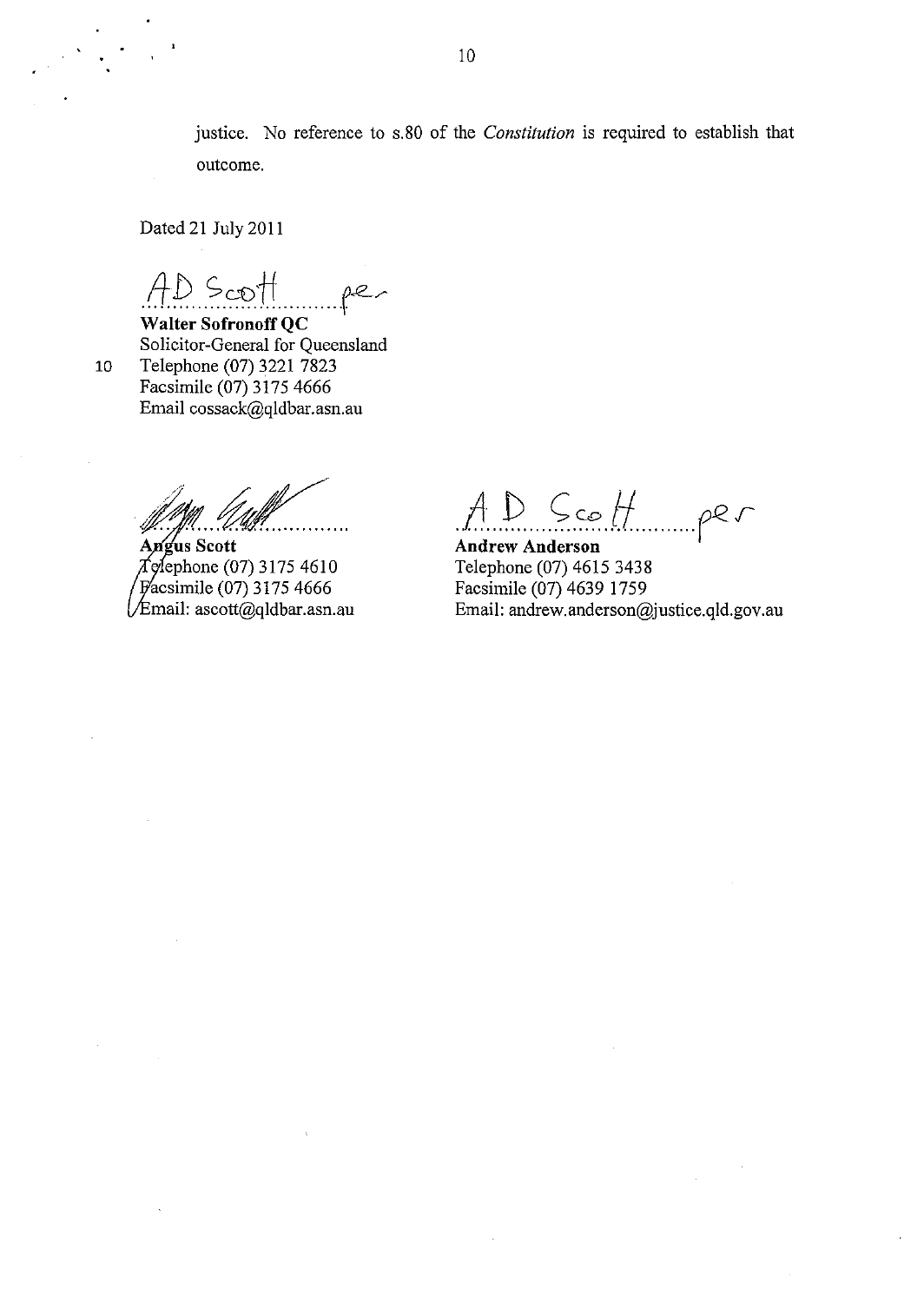# 1 IN THE HIGH COURT OF AUSTRALIA BRISBANE REGISTRY

Nos B24 and B28 of 2011

|    | <b>BETWEEN:</b> | DANIEL ARAN STOTEN<br>First Appellant          |
|----|-----------------|------------------------------------------------|
| 10 | AND:            | <b>ADAM JOHN HARGRAVES</b><br>Second Appellant |
|    | AND:            | <b>THE QUEEN</b><br>Respondent                 |
|    |                 | Nos B26 and B27 of 2011                        |
| 20 | <b>BETWEEN:</b> | DALE CHRISTOPHER HANDLEN                       |

First Appellant

DENNIS PAUL PADDISON Second Appellant

> THE QUEEN Respondent

# 30 ANNEXURE TO THE ATTORNEY-GENERAL FOR THE STATE OF OUEENSLAND'S SUBMISSIONS

# Table of Contents

| Constitutional provisions,<br>statutes and regulations $-$<br><b>Current</b>  | Extract          | <b>Annexure Page</b> |
|-------------------------------------------------------------------------------|------------------|----------------------|
| Judiciary Act 1903 (Cth)                                                      | s.68             |                      |
| Constitutional provisions,<br>statutes and regulations -<br><b>Historical</b> |                  |                      |
| Criminal Practice Act 1865                                                    | ss.48,49, 50, 51 |                      |

Date of document: Filed on behalf of: Prepared by: Gregory Richard Cooper Crown Solicitor I<sup>1th</sup> Floor State Law Building 50 Ann Street BRlSBANE QLD 4000

Document No: 3230529

21 July 2011 Attorney-General for the State of Queensland, Intervening

Telephone: 07 3006 8139 Facsimile: 073239 3456 Per Jennifer Jones Ref PL8/ATT110/2494/JOJ

Intervener's Annexure to Submissions

AND:

AND: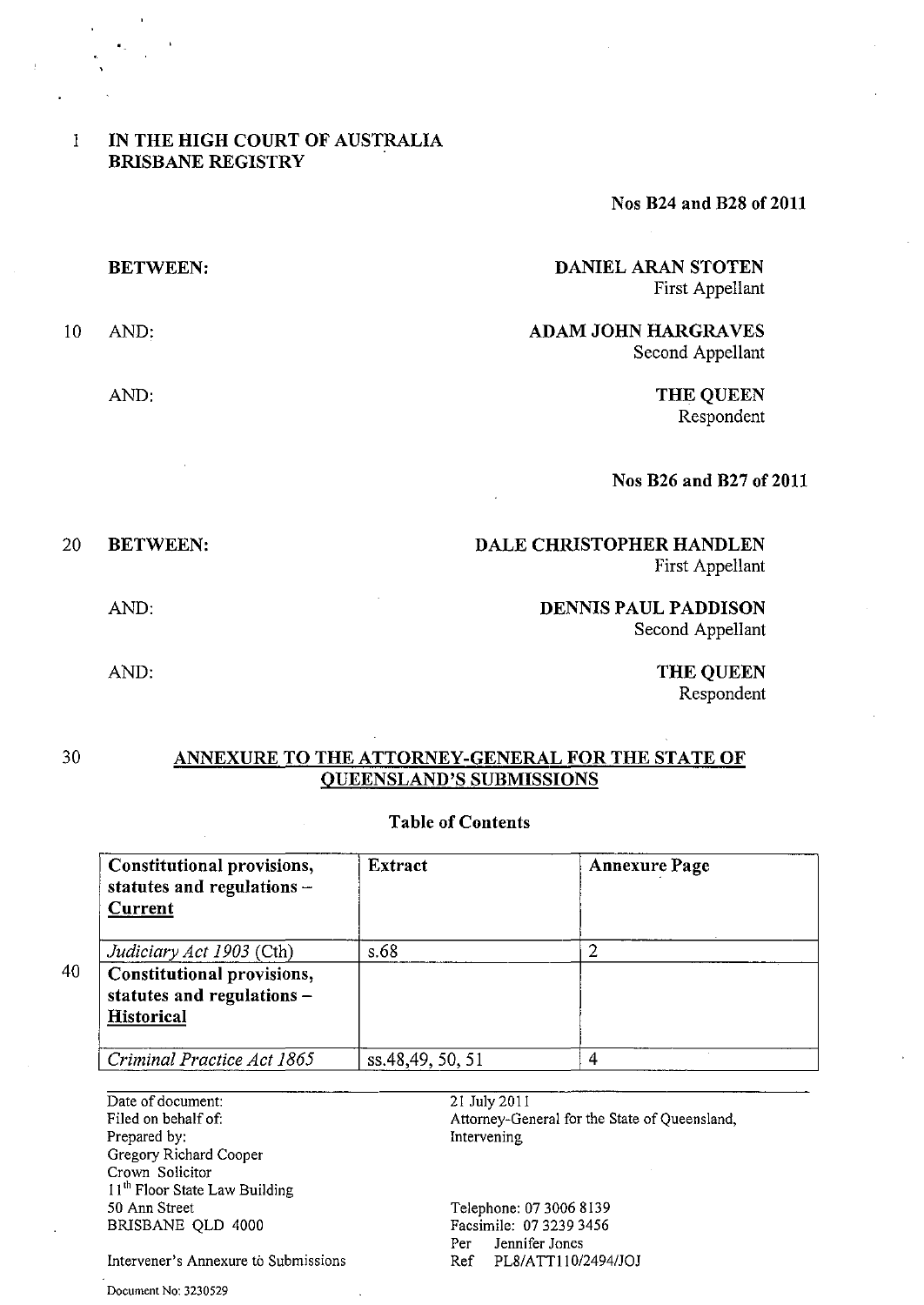|              | (Qld)                                         |                            |    |
|--------------|-----------------------------------------------|----------------------------|----|
|              | Draft of a Code of Criminal<br>Law 1897 (Qld) | s.696                      |    |
|              | Queensland Criminal Code (as<br>enacted)      | ss.668, 669, 670, 671, 672 | -6 |
| $\mathbf{0}$ | Criminal Code Amendment Act<br>1913 (Qld)     | ss.2(1), 3, 6, 7, 9[668E]  | 7  |
|              | Judiciary Act 1903 (Cth)<br>as enacted        | ss.72, 73, 75              | 9  |

10

# Judiciary Act 1903 (Cth)

## **68 Jurisdiction of State and Territory courts in criminal** cases

- (1) The laws of a State or Territory respecting the arrest and custody of offenders or persons charged with offences, and the procedure for:
	- (a) their summary conviction; and
	- (b) their examination and commitment for trial on indictment; and
	- (c) their trial and conviction on indictment; and
	- (d) the hearing and determination of appeals arising out of any such trial or conviction or out of any proceedings connected therewith;

and for holding accused persons to bail, shall, subject to this section, apply and be applied so far as they are applicable to persons who are charged with offences against the laws of the Commonwealth in respect of whom jurisdiction is conferred on the several courts of that State or Territory by this section.

- (2) The several Courts of a State or Territory exercising jurisdiction with respect to:
	- (a) the summary conviction; or
	- (b) the examination and commitment for trial on indictment; or
	- (c) the trial and conviction on indictment;

of offenders or persons charged with offences against the laws of the State or Territory, and with respect to the hearing and determination of appeals arising out of any such trial or conviction or out of any proceedings connected therewith, shall, subject to this section and to section 80 of the Constitution, have the like 40 jurisdiction with respect to persons who are charged with offences against the laws of the Commonwealth.

- (4) The several Courts of a State or Territory exercising the jurisdiction conferred upon them by this section shall, upon application being made in that behalf, have power to order, upon such terms as they think fit, that any information laid before them in respect of an offence against the laws of the Commonwealth shall be amended so as to remove any defect either in form or substance contained in that information.
- (5) Subject to subsection (SA):

20

30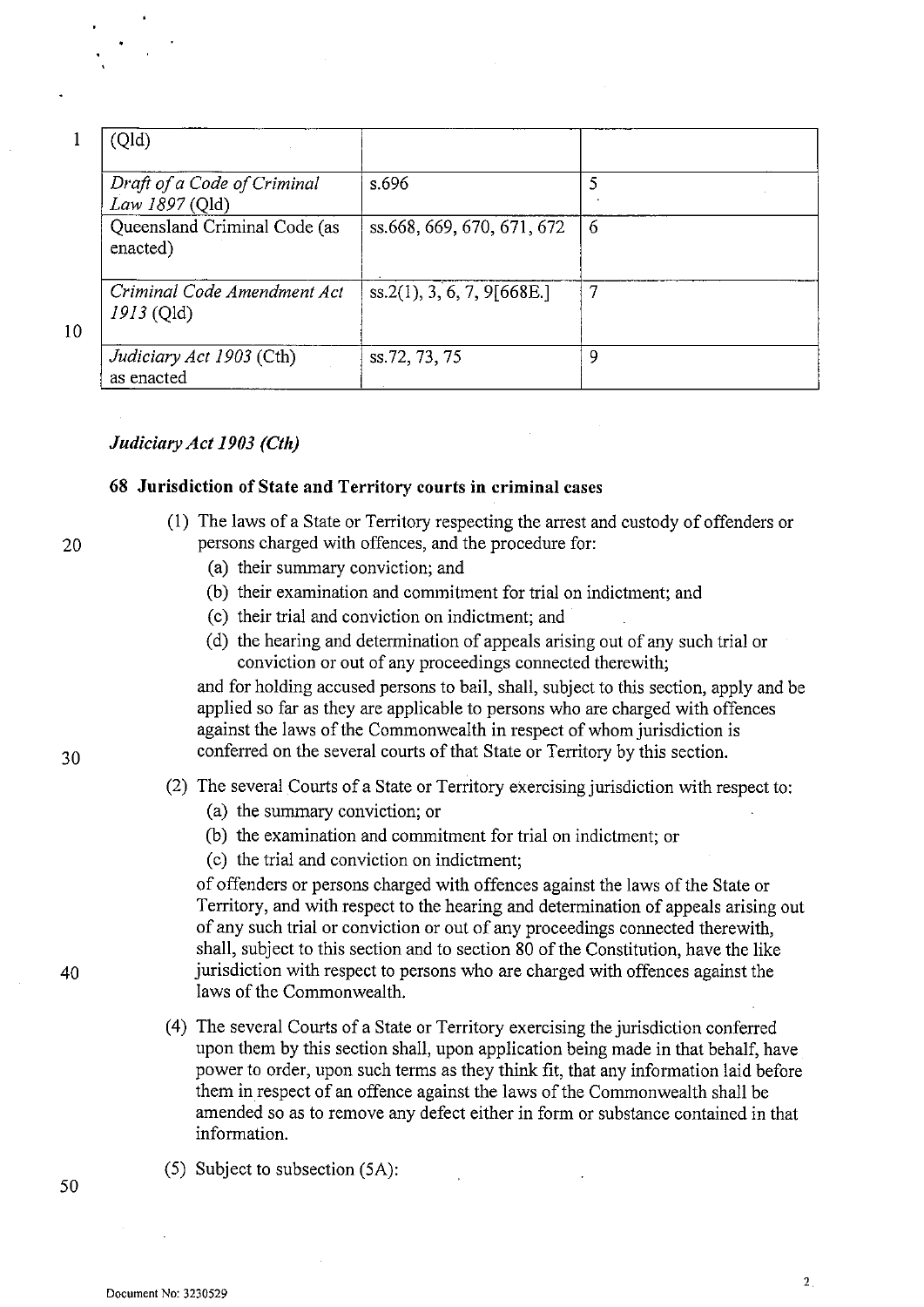- (a) the jurisdiction conferred on a court 'of a State or Territory by subsection (2) in relation to the summary conviction of persons charged with offences against the laws of the Commonwealth; and
- (b) the jurisdiction conferred on a court of a State or Territory by virtue of subsection (7) in relation to the conviction and sentencing of persons charged with offences against the laws of the Commonwealth in accordance with a provision of the law of that State or Territory of the kind referred to in subsection (7):

is conferred notwithstanding any limits as to locality of the jurisdiction of that court under the law of that State or Territory.

- (5A) A court of a State on which jurisdiction in relation to the summary conviction of persons charged with offences against the laws of the Commonwealth is conferred by subsection (2) may, where it is satisfied that it is appropriate to do so, having regard to all the circumstances, including the public interest, decline to exercise that jurisdiction in relation to an offence against a law of the Commonwealth committed in another State.
- (SB) In subsection (SA), *State* includes Territory.
- (SC) The jurisdiction conferred on a court of a State or Territory by subsection (2) in relation to:
	- (a) the examination and commitment for trial on indictment; and
	- (b) the trial and conviction on indictment;

of persons charged with offences against the laws of the Commonwealth, being offences committed elsewhere than in a State or Territory (including offences in, over or under any area of the seas that is not part of a State or Territory), is conferred notwithstanding any limits as to locality of the jurisdiction of that court under the law of that State or Territory.

- (6) Where a person who has committed, or is snspected of having committed, an offence against a law of the Commonwealth, whether in a State or Territory or elsewhere, is found within an area of waters in respect of which sovereignty is vested in the Crown in right of the Commonwealth, he or she may be arrested in respect of the offence in accordance with the provisions of the law of any State or Territory that would be applicable to the arrest of the offender in that State or Territory in respect of such an offence committed in that State or Territory, and may be brought in custody into any State or Territory and there dealt with in like manner as if he or she had been arrested in that State or Territory.
- (7) The procedure referred to in subsection (1) and the jurisdiction referred to in subsection (2) shall be deemed to include procedure and jurisdiction in accordance with provisions of a law of a State or Territory under which a person who, in proceedings before a court of summary jurisdiction, pleads guilty to a charge for which he or she could be prosecuted on indictment may be committed to a court having jurisdiction to try offences on indictment to be sentenced or otherwise dealt with without being tried in that court, and the reference in subsections (1) and (2) to *any such trial or conviction* shall be read as including any conviction or sentencing in accordance with any such provisions.
- (8) Except as otherwise specifically provided by an Act passed after the commencement of this subsection, a person may be dealt with in accordance with

10

1

20

30

40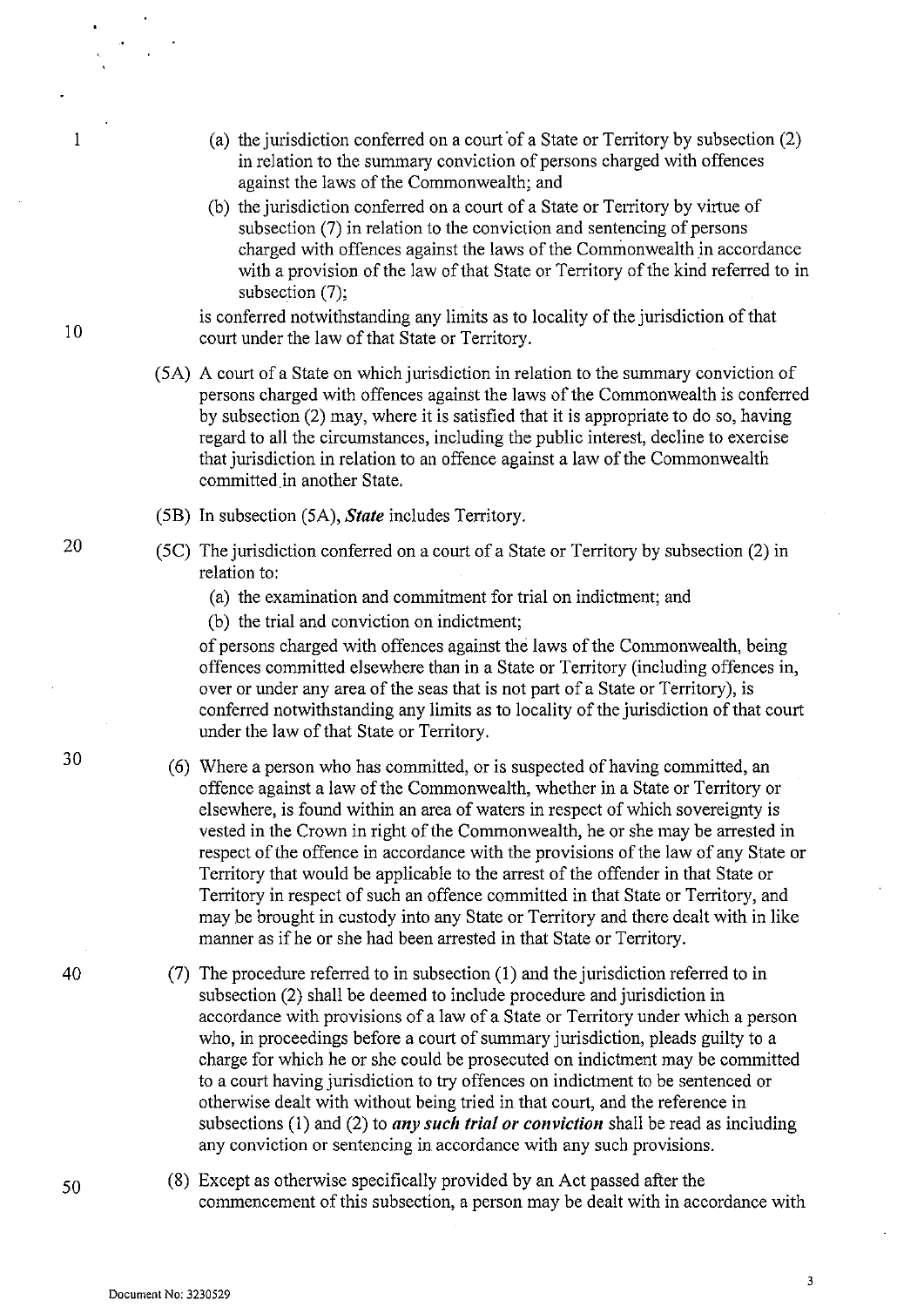provisions of the kind referred to in subsection (7) notwithstanding that, apart from this section, the offence would be required to be prosecuted on indictment, or would be required to be prosecuted either summarily or on indictment.

- (9) Where a law of a State or Territory of the kind referred to in subsection (7) refers to indictable offences, that reference shall, for the purposes of the application of the provisions of the law in accordance with that subsection, be read as including a reference to an offence against a law of the Commonwealth that may be prosecuted on indictment.
- (10) Where, in accordance with a procedure of the kind referred to in subsection (7), a person is to be sentenced by a court having jurisdiction to try offences on indictment, that person shall, for the purpose of ascertaining the sentence that may be imposed, be deemed to have been prosecuted and convicted on indictment in that court.
- (11) Nothing in this section excludes or limits any power of arrest conferred by, or any jurisdiction vested or conferred by, any other law, including an Act passed before the commencement of this subsection.

20

10

 $\mathbf{1}$ 

# *Criminal Practice Act* 1865 (Qld)

### *Criminal Appeal.*

#### *Questions may be reserved.*

48. When any person shall have been convicted of any treason felony or misdemeanour before any court of criminal jurisdiction within the colony the judge or chairman or 30 justices of the peace before whom the case shall have been tried shall on the application of counsel made during the trial or without such application in his or their own discretion reserve any question or questions of law which shall have arisen on the trial for the consideration of the judges of the Supreme Court and thereupon shall have authority to respite execution of the judgment on such conviction or postpone the judgment until such question or questions shall have been considered and decided as he or they may think fit and in either case the court in its discretion shall commit the person convicted to prison or shall take a recognizance of bail with one or more sufficient sureties and in such sum as the court shall think fit conditioned to appear at such time or times as the court shall direct and to receive judgment or to render himself in execution as the case may be.

*Questions to be certified to judges.* 

49. The judge chairman or justices as the case may be shall thereupon state in a case signed in the manner now usual the question or questions of law which shall have been so reserved with the special circumstances upon which the same shall have arisen and such case shall be transmitted to the judges of the Supreme Court and the said judges shall thereupon have full power and authority to hear and finally determine the said question or questions and thereupon to reverse affirm or amend 50 any judgment which shall have been given on the indictment on the trial whereof

40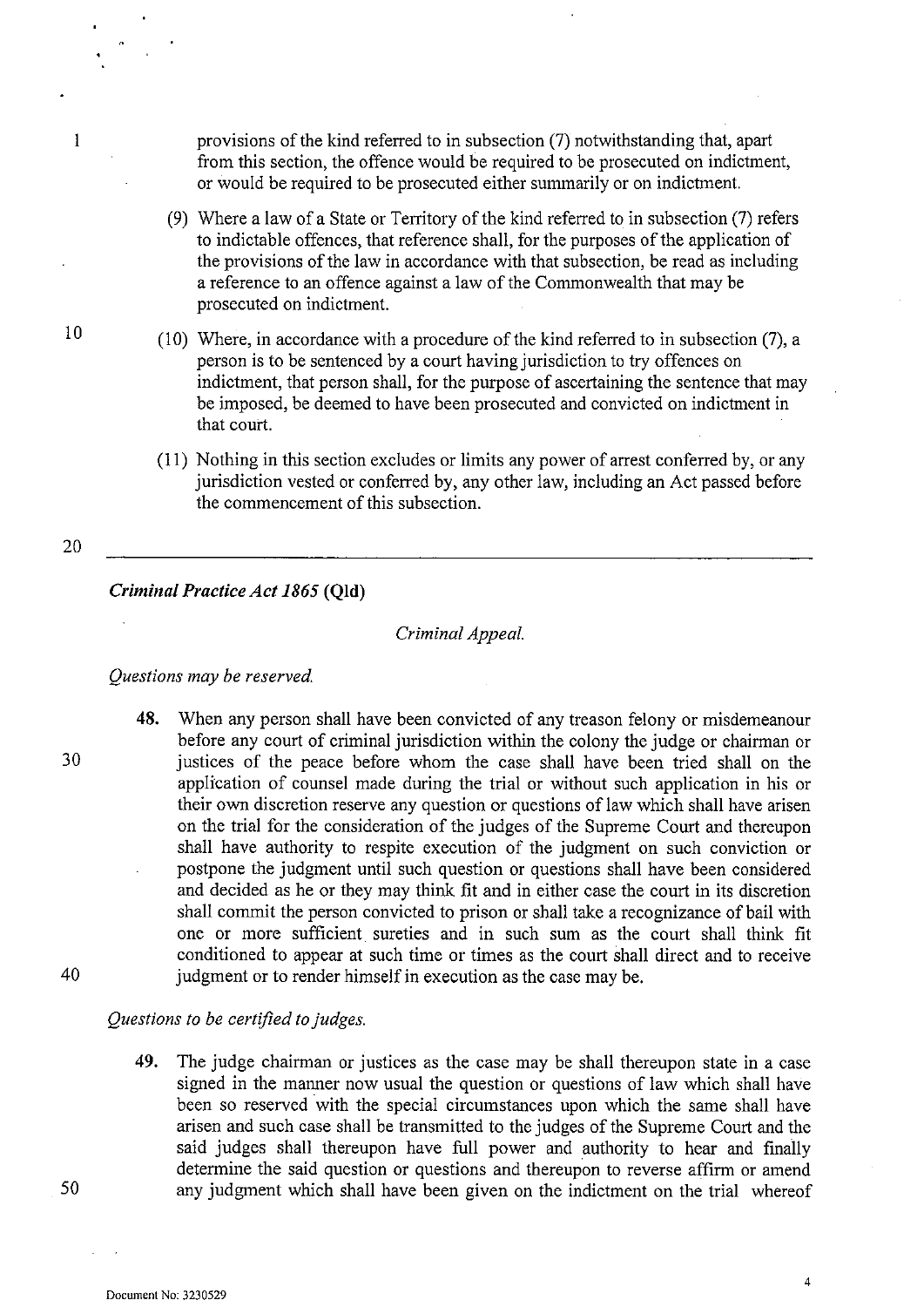such question or questions shall have arisen or to avoid such judgment and to order an entry to be made on the record and on the indictment that in the judgment of the said judges or a majority of them the party convicted ought not to have been convicted or to arrest the judgment or order judgment to be given thereon at some other session of oyer and terminer or gaol delivery or other sessions of the peace or other sitting of the district court if no judgment shall have been before that time given as they shall be advised or to make such other order as justice may require and such judgment and order of the said judges shall be certified under the hand of the prothonotary and the seal of the Supreme Court to the clerk of assize clerk of the court or clerk of the peace as the case may be in the form or to the effect mentioned in form A of the schedule appended to this Act who shall enter the same on the original record in proper form and another certificate of the same tenor under the hand of the prothonotary shall by him as soon as possible be transmitted to the sheriff or gaoler in whose custody the person convicted shall be and the said certificate shall be a sufficient warrant to such sheriff or gaoler and all other persons for the execution of the judgment as the same shall be so certified to have been affirmed or amended and execution shall be thereupon executed on such judgment and for the discharge of the person convicted from further imprisonment if the judgment shall be reversed avoided or arrested and in that case such sheriff or gaoler shall forthwith discharge him or when he shall be at large on bail the next court of gaol delivery district court or sessions of the peace as the case may be shall vacate the recognizance of such bail and if the court of oyer and terminer and gaol delivery or district court or court of quarter sessions shall be directed to give judgment the said court shall proceed to give judgment at the next session.

# *Judgments to be delivered in open court.*

50. The jurisdiction and authorities by this Act given to the said judges or a majority of them shall be exercised at the Supreme' Court House Brisbane or other convenient 30 place and the judgment or judgments of the said judges shall be delivered in open court after hearing counsel or the parties in case the Attorney-General or other prosecutor or the person convicted shall think it fit that the case shall be argued in like manner as the judgments of the Supreme Court are now delivered.

#### *Amendment of case.*

51. The said judges when a case has been reserved for their opinion shall have power if they think fit to cause the case or certificate to be sent, back for amendment and thereupon the same shall be amended accordingly and judgment shall be delivered 40 after it shall have been amended.

*Draft ofa Code of Criminal Law* 1897 (Qld)

*Certain Errors not to avoid Conviction.* 

696. A conviction cannot be set aside upon the ground of the improper admission of evidence, if it appears to the Court that the evidence was merely of a formal character and not material, or was of such a nature that it could not have affected the jury, nor upon the ground of the improper admission of evidence adduced for the defence. $^{(1)}$ 

50

1

10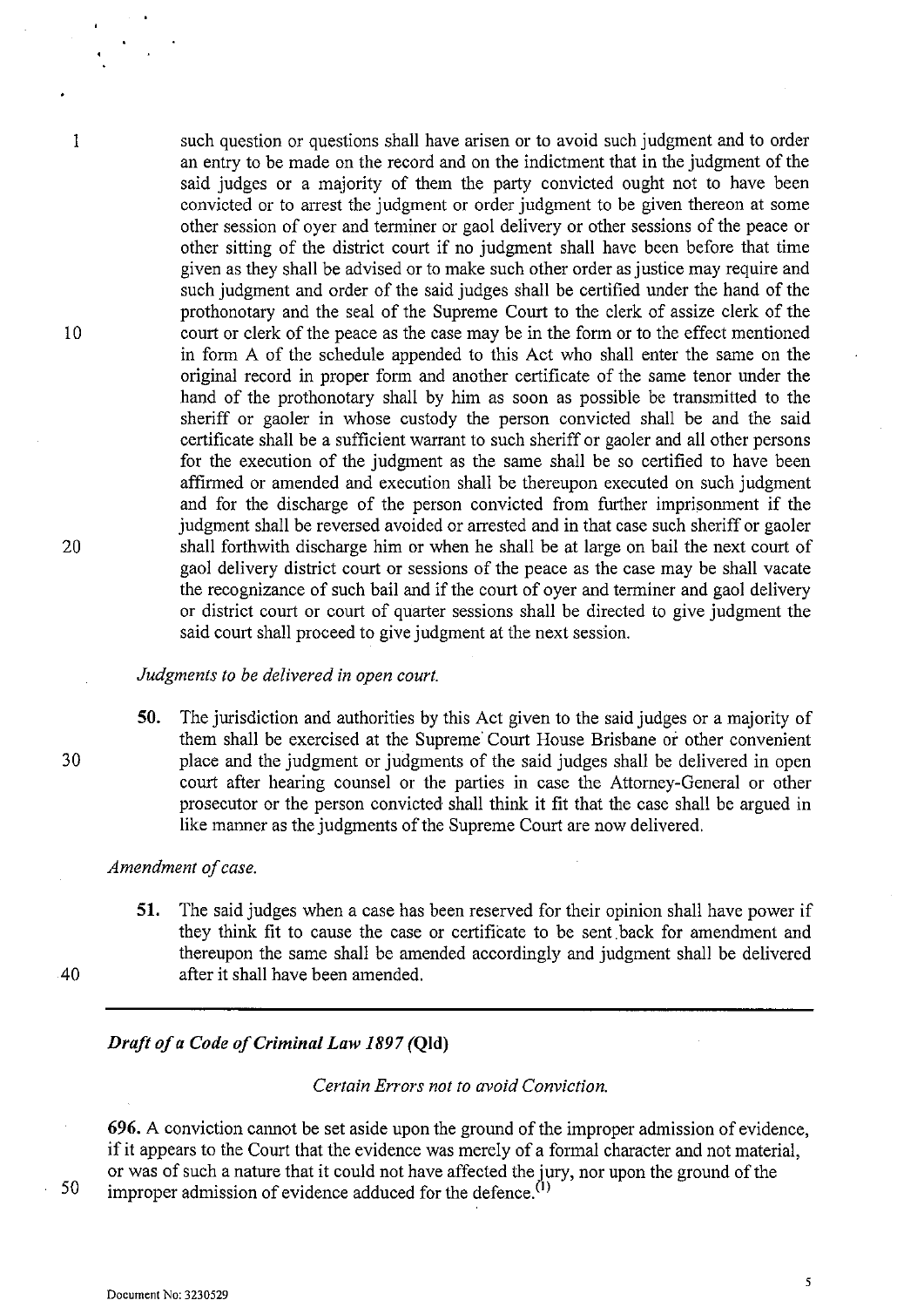$<sup>(1)</sup>$  This is perhaps new. It will be observed that it is limited to cases where the evidence</sup> wrongly admitted *could not* have affected the jury. The second branch is obviously right, whether it is the present law or not.

#### **Queensland Criminal Code**

10

1

#### *Reservation of Points of Law.*

**668.** When any person is indicted for any indictable offence, the Court before which he is tried must, on the application of counsel for the accused person made before verdict, and may in its discretion, either before or after judgment, without such application, reserve any question of law which arises on the trial for the consideration of the Supreme Court.

If the accused person is convicted, and a question of law has been so reserved before judgment, the Court may either pronounce judgment on the conviction and respite execution of the judgment, or postpone the judgment until the question has been considered and 20 decided, and may either commit the person convicted to prison or admit him to bail on recognizance, with or without sureties, and in such sum as the Court thinks fit, conditioned to appear at such time and place as the Court may direct, and to render himself in execution, or to receive judgment as the case may be.

The presiding Judge is thereupon required to state, in a case signed by him, the question of law so reserved, with the special circumstances upon which it arose; and the case is to be transmitted to the Supreme Court at Brisbane.

# *Hearing.*

**669.** Any question so reserved is to be heard and determined by the Full Court at Brisbane, after argument by or on behalf of the Crown and the convicted person or persons, if any of them desire that the question shall be argued; and that Court may  $-$ 

- (a) Affirm the judgment given at the trial; or
- (b) Set aside the verdict and judgment, and order a verdict of not guilty or other appropriate verdict to be entered on the record; or
- (c) Arrest the judgment; or
- (d) Amend the judgment; or
- 40 (e) Make such other order as justice may require.

Or the Court may send the case back to be amended or restated.

# *Effect of Order of Full Court.*

**670.** The Registrar is required to certify the judgment of the Court, under his hand and the seal of the Court, to the proper officer of the Court in which the trial was had, who is required to enter the same on the original record.

50

30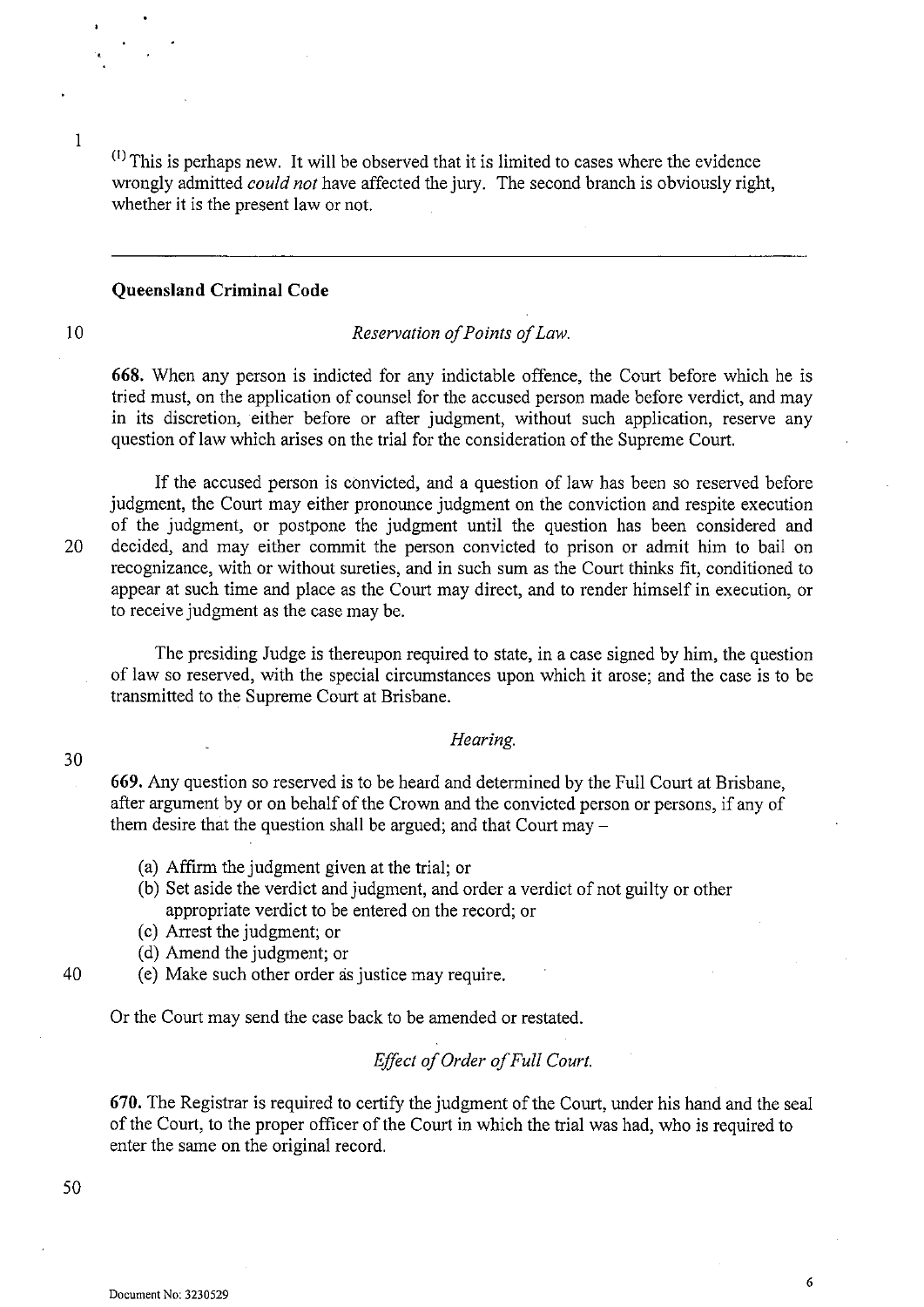1 If the convicted person is in custody, the Registrar is also required forthwith to transmit another certificate of the same tenor, under his hand and the seal of the Court, to the superintendent of the prison who has the custody of such person. Such certificate is a sufficient warrant to all persons for the execution of the judgment, if it is certified to have been affirmed, or as it is certified to be amended, and execution is thereupon to be executed upon the judgment as affirmed or amended: And, if the judgment is set aside or arrested, the certificate is a sufficient warrant for the discharge of the convicted person from further imprisonment under that judgment; and in that case the superintendent is required forthwith to discharge him from imprisonment under that judgment; and if he is at large on bail; the

10 recognizance of bail is to be vacated at the next Sittings of the Court in which the trial was had: And, if that Court is directed to pronounce judgment, judgment is to be pronounced at the next Sittings of the Court at which the convicted person attends to receive judgment.

# *Certain Errors not to avoid Conviction.*

**671.** A conviction carmot be set aside upon the ground of the improper admission of evidence, if it appears to the Court that the evidence was merely of a formal character and not material, nor upon the ground of the improper admission of evidence adduced for the defence.

# 20

# *Appeal from Arrest of Judgment.*

672. When the Court before which an accused person is convicted on indictment arrests judgment, the Court is required, on the application of counsel for the prosecution, to reserve a case for the consideration of the Full Court as hereinbefore provided.

On the hearing of the case the Court may affirm or reverse the order arresting judgment. If the order is reversed the Court is to direct that judgment be pronounced upon the offender, and he is to be ordered to appear at such time and place as the Court may direct to receive judgment, and any justice may issue his warrant for the arrest of the offender.

# 30

An offender so arrested may be admitted to bail by order of the Supreme Court or a judge thereof, which may be made at the time when the order directing judgment to be pronounced is made, or afterwards.

## *Criminal Code Amendment Act* 1913 **(Qld)**

*40 Amendment of Criminal Code.* 

2.(1.) Sections six hundred and sixty-eight to six hundred and seventy-two, both inclusive, of the Criminal Code are repealed.

## *Amendments as to Criminal Appeals*

3. The following sections are inserted in lieu of the sections of the said Code hereby repealed, and shall in the said Code bear the numbers respectively set against them in square brackets.

*Reservation of Points of Law.*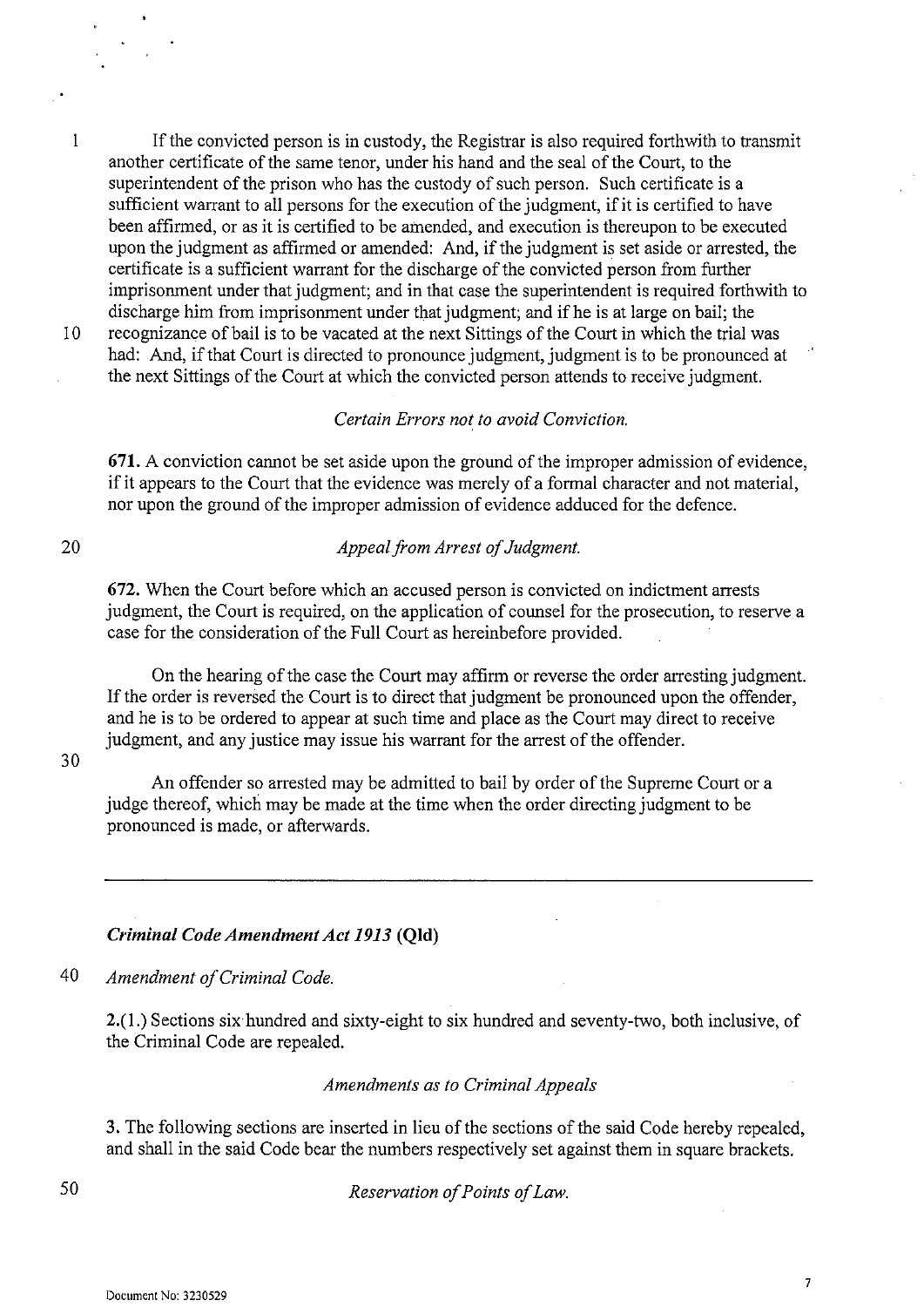6. [66SB.] When any person is indicted for any indictable offence, the court of trial must, on the application of counsel for the accused person made before verdict, and may in its discretion, either before or after judgment, without such application, reserve any question of law which arises on the trial for the consideration of the Court.

If the accused person is convicted, and a question of law has been so reserved before judgment, the court of trial may either pronounce judgment on the conviction and respite execution of the judgment, or postpone the judgment until the question has been considered 10 and decided, and may either commit the person convicted to prison or admit him to bail on recognizance, with or without sureties, and in such sum as the court of trial thinks fit, conditioned to appear at such time and place as the court of trial may direct, and to render himself in execution, or to receive judgment, as the case may be.

The judge of the court of trial is thereupon required to state, in a case signed by him, the question of law so reserved, with the special circumstances upon which it arose; and the case is to be transmitted to the Court.

Any question so reserved is to be heard and determined as an appeal by the Court. The 20 Court may send the case back to be amended or restated if it thinks it necessary so to do.

# *Appeal from Arrest of Judgment.*

7. [66SC.] When the court of trial before which a person is convicted on indictment arrests judgment, the court is required, on the application of counsel for the prosecution, to reserve a case for the consideration of the Court as hereinbefore provided.

On the hearing of the case the Court may affirm or reverse the order arresting judgment. If the order is reversed, the Court is to direct that judgment be pronounced upon the offender, 30 and he is to be ordered to appear at such time and place as the Court may direct to receive judgment, and any justice may issue his warrant for the arrest of the offender.

An offender so arrested may be admitted to bail by order of the Court or a judge thereof, which may be made at the time when the order directing judgment to be pronounced is made, or afterwards.

## *Determination of Appeal in Ordinary Cases.*

9. [668E.] (1.) The Court on any such appeal against conviction shall allow the appeal if it is 40 of the opinion that the verdict of the jury should be set aside on the ground that it is unreasonable, or carmot be supported having regard to the evidence, or that the judgment of the court of trial should be set aside on the ground of the wrong decision of any question of law, or that on any ground whatsoever there was a miscarriage of justice, and in any other case shall dismiss the appeal:

Provided that the Court may, notwithstanding that it is of the opinion that the point or points raised by the appeal might be decided in favour of the appellant, dismiss the appeal if it considers that no substantial miscarriage of justice has actually occurred.

1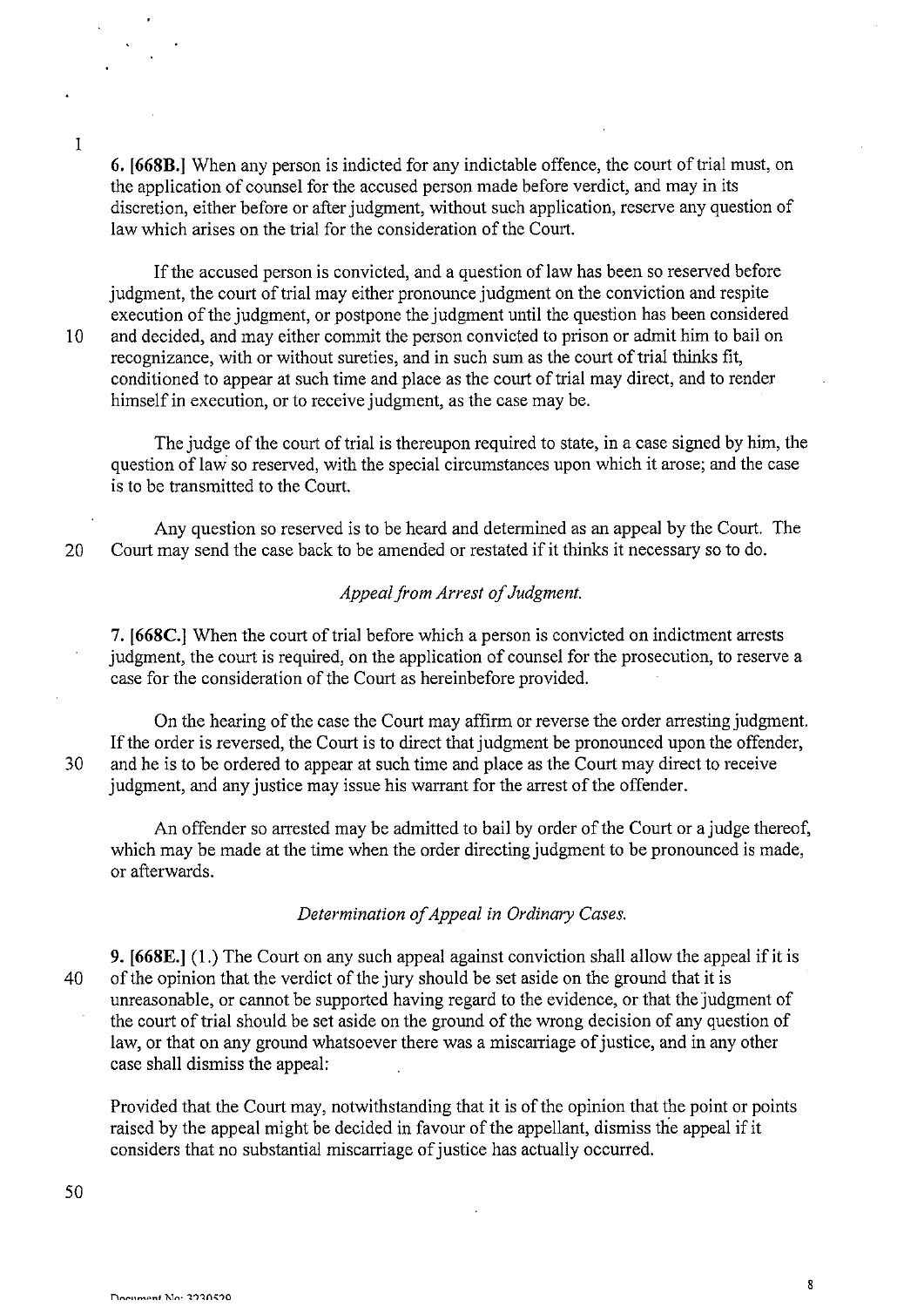$\mathbf{1}$ (2.) Subject to the special provisions of this Chapter, the Court shall, if it allows an appeal against conviction, quash the conviction and direct a judgment and verdict of acquittal to be entered.

# *JudiciaryAct 1903* (Cth) (as enacted)

10

*Appeal.* 

*Reservation a/points a/law.* 

72.(1.) When any person is indicted for any indictable offence against the laws of the Commonwealth, the Court before which he is tried shall on the application by or on behalf of the accused person made before verdict, and may in its discretion either before or after judgment without such application, reserve any question of law which arises on the trial for the consideration of a Full Court of the High Court or of a Full Court of the Supreme Court of the State.

20 (2.) If the accused person is convicted, and a question of law has been so reserved before judgment, the Court before which he was tried may either pronounce judgment on the conviction and respite execution of the judgment, or postpone the judgment until the question has been considered and decided, and may either commit the person convicted to prison or admit him to bail on recognisance with or without sureties, and in such sum as the Court thinks fit, conditioned to appear at such time and place as the Court directs and to render himself in execution or to receive judgment as the case may be.

(3.) The presiding Judge is thereupon required to state in a case signed by him the question of law so reserved with the special circumstances upon which it arose, and if it be reserved for

30 the High Court the case shall be transmitted to the Principal Registry.

# *Hearing.*

73. Any question so reserved shall be heard and determined after argument by and on behalf of the Crown and the convicted person or persons if they desire that the question shall be argued, and the Court may -

(a) affirm the judgment given at the trial; or

(b) set aside the verdict and judgment and order a verdict of not guilty or other

appropriate verdict to be entered; or

40 (c) arrest the judgment; or (d) amend the judgment; or

(e) order a new trial; or

(f) make such other order as justice requires;

or the Court may send the case back to be amended or restated.